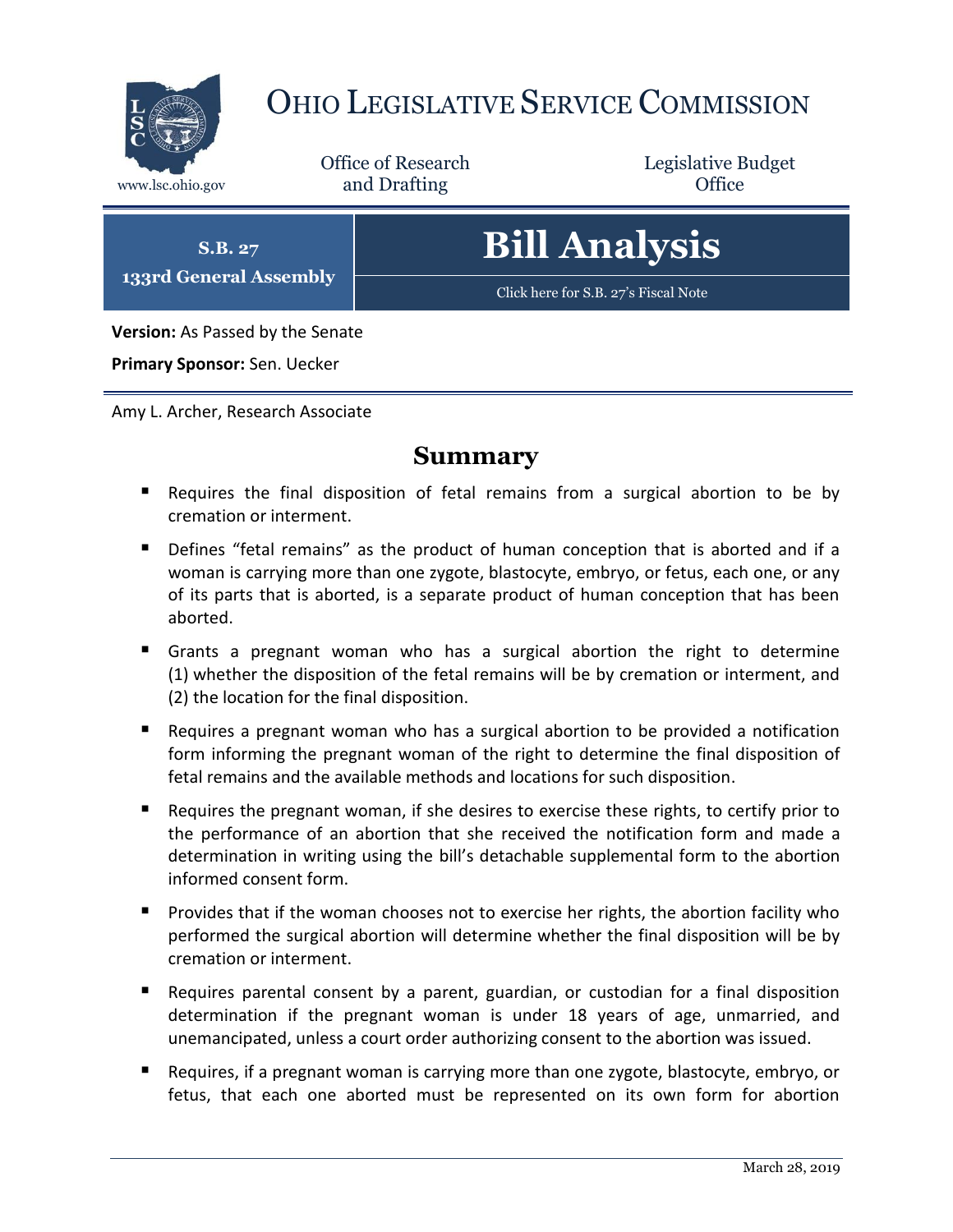informed consent and the determination of the disposition of the remains or parental consent to the disposition.

- Expands abortion informed consent requirements with respect to the 24-hour-preabortion physician meetings and the consent forms to include zygote and blastocyte abortions.
- **Prohibits an abortion facility from releasing fetal remains until the facility obtains a final** disposition determination or if applicable, parental consent to the determination.
- Permits an abortion facility to arrange for the cremation or interment of fetal remains if the final disposition determination has been made or, if applicable, consented to.
- Requires an abortion facility to document in the woman's medical record the final disposition determination, and if applicable, parental consent to the determination.
- Requires the attending physician for the abortion, when completing an individual "abortion report" required under continuing law to include the method of final disposition of the fetal remains from a surgical abortion.
- Expands the individual abortion report and annual abortion report to require a physician to report on the number of zygotes, blastoctyes, embryos, and fetuses aborted and the number for each woman, rather than just the number of abortions under current law.
- Requires an abortion facility to maintain evidentiary documentation demonstrating the date and method of the disposition of all fetal remains from abortions performed or induced there.
- **E** Requires an abortion facility to have written policies and procedures for cremation or interment of fetal remains from surgical abortions performed or induced in the facility.
- Requires an abortion facility to develop and maintain a written list of locations at which it provides or arranges for the final disposition of fetal remains from surgical abortions.
- Requires an abortion facility to pay for the cremation or interment of the fetal remains.
- **Provides that if the pregnant woman's final disposition determination specifies a** location for final disposition that is not provided by the facility, she is responsible for the costs related to the disposition at her chosen location.
- Requires the Director of Health to adopt rules necessary to carry out the bill's provisions within 90 days of the effective date, including rules that prescribe the following:
	- $\Box$  The notification form informing the pregnant woman of the right to determine the final disposition of fetal remains and the available methods and locations for such disposition;
	- The parental consent form;
	- $\Box$  A detachable supplemental form to the abortion informed consent form on which a pregnant woman is to make a final disposition determination;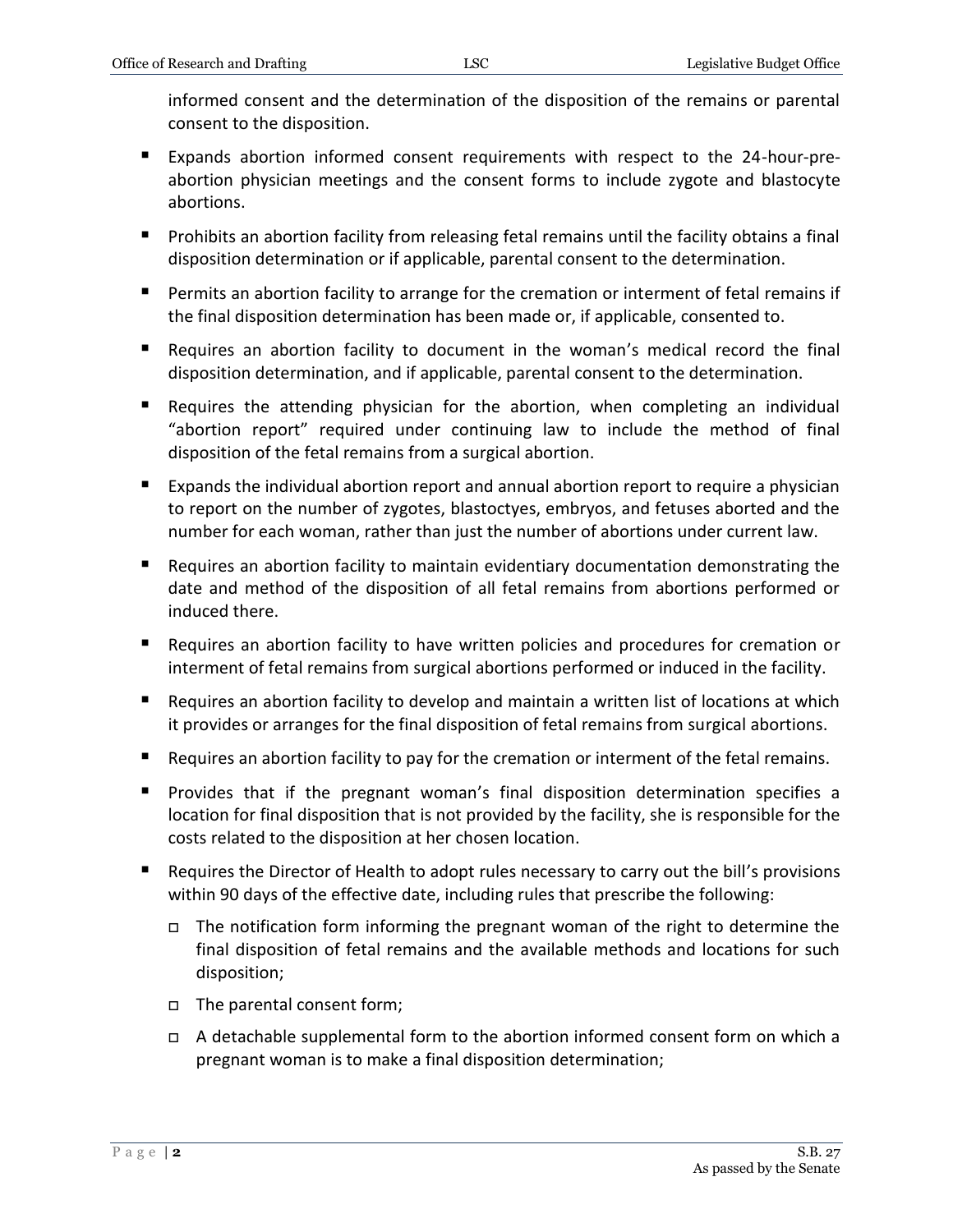- Procedures to complete the detachable supplemental form a reasonable time after a medical emergency or necessity has ended, when the emergency or necessity prevented the form's completion.
- Requires the above detachable supplemental form to the abortion informed consent form to include the following information:
	- Whether the pregnant woman has indicated a method of disposition, and the preferred method selected;
	- Whether the pregnant woman has indicated a preference as to the location of disposition of the fetal remains;
	- $\Box$  The signature of the physician inducing or performing the abortion;
	- A medical identification number for the woman (but not the pregnant woman's printed name or signature).
- Requires the cremation of fetal remains from a surgical abortion to be performed in a crematory facility subject to state regulation.
- **Prohibits any person from failing to comply with the bill's requirements regarding** disposition of fetal remains.
- Prohibits an operator of a crematory facility from  $(1)$  disposing of,  $(2)$  arranging for the disposal of, or (3) arranging for the transfer and subsequent disposal of cremated fetal remains in a manner other than the following:
	- □ Placing them in a grave, crypt, or niche;
	- Scattering them in any dignified manner, including in a memorial garden, at sea, by air, or at a cemetery scattering ground;
	- Any other lawful manner.
- **Prohibits a crematory operator from cremating the fetal remains without receiving a** copy of a properly executed supplemental detachable form to abortion informed consent.
- Provides that a person who knowingly violates the prohibitions is guilty of failure to dispose of fetal remains humanely, a misdemeanor of the first degree.
- **Provides that a woman who has a surgical abortion is not guilty of failure to dispose of** fetal remains humanely if the fetal remains are not disposed of in compliance with the bill's cremation or interment provisions.
- **Provides that a person who buries or cremates fetal remains from a surgical abortion is** not liable for or subject to damages in a civil action, prosecution in a criminal proceeding, or professional disciplinary action related to the disposal of fetal remains if the person does all of the following:
	- $\Box$  Acts in good faith compliance with the bill's fetal remains disposition requirements;
	- Receives a copy of a properly executed detachable supplemental form to the abortion informed consent form;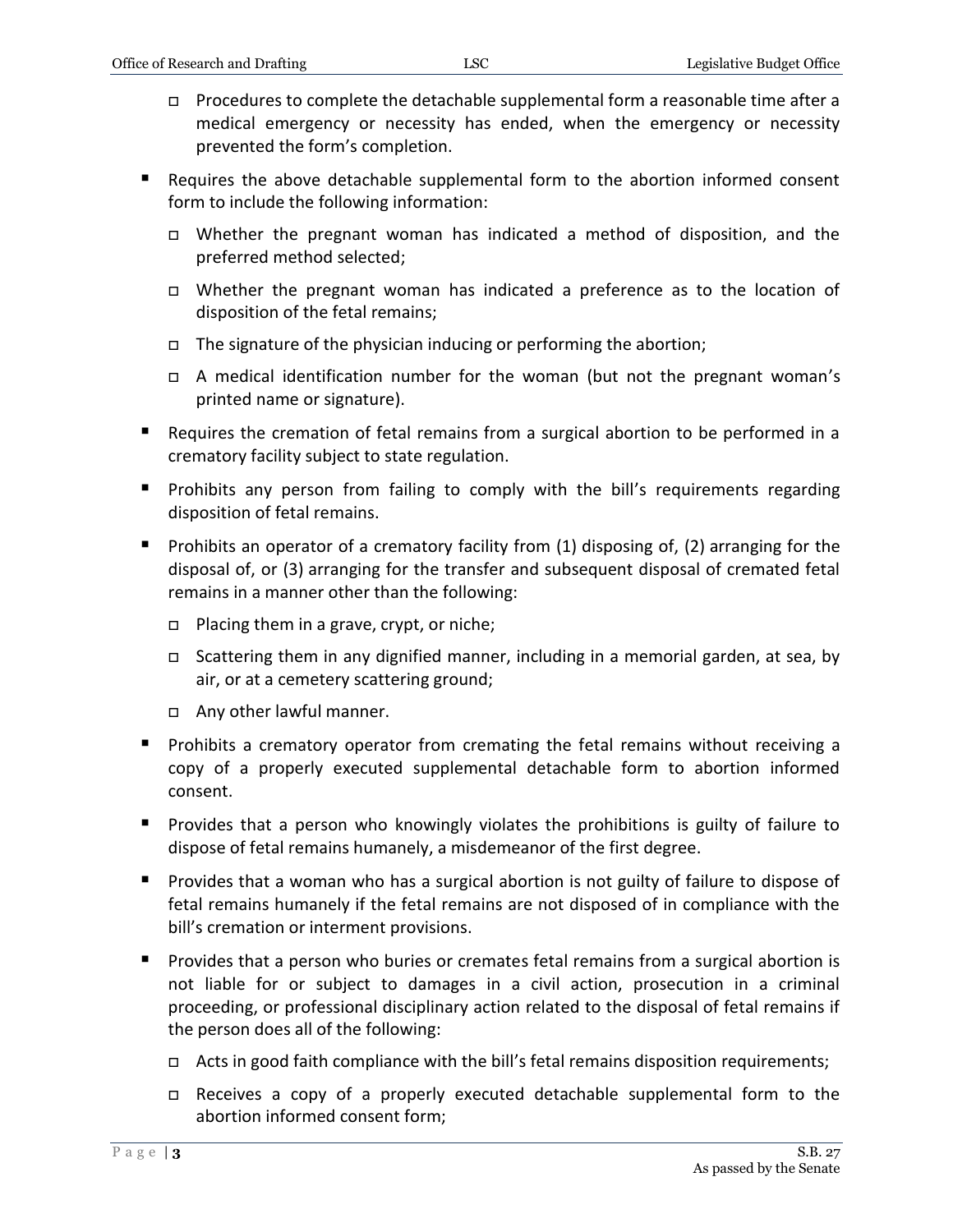- n Acts in furtherance of the final disposition of the fetal remains.
- Conditions the immunity granted to a person who buries or cremates fetal remains as described above on compliance with the continuing law requirements for fetal death certificates for the product of human conception of at least 20 weeks gestation.
- Delays the application of the bill's prohibitions until the Director adopts the rules required under the bill.

## **Table of Contents**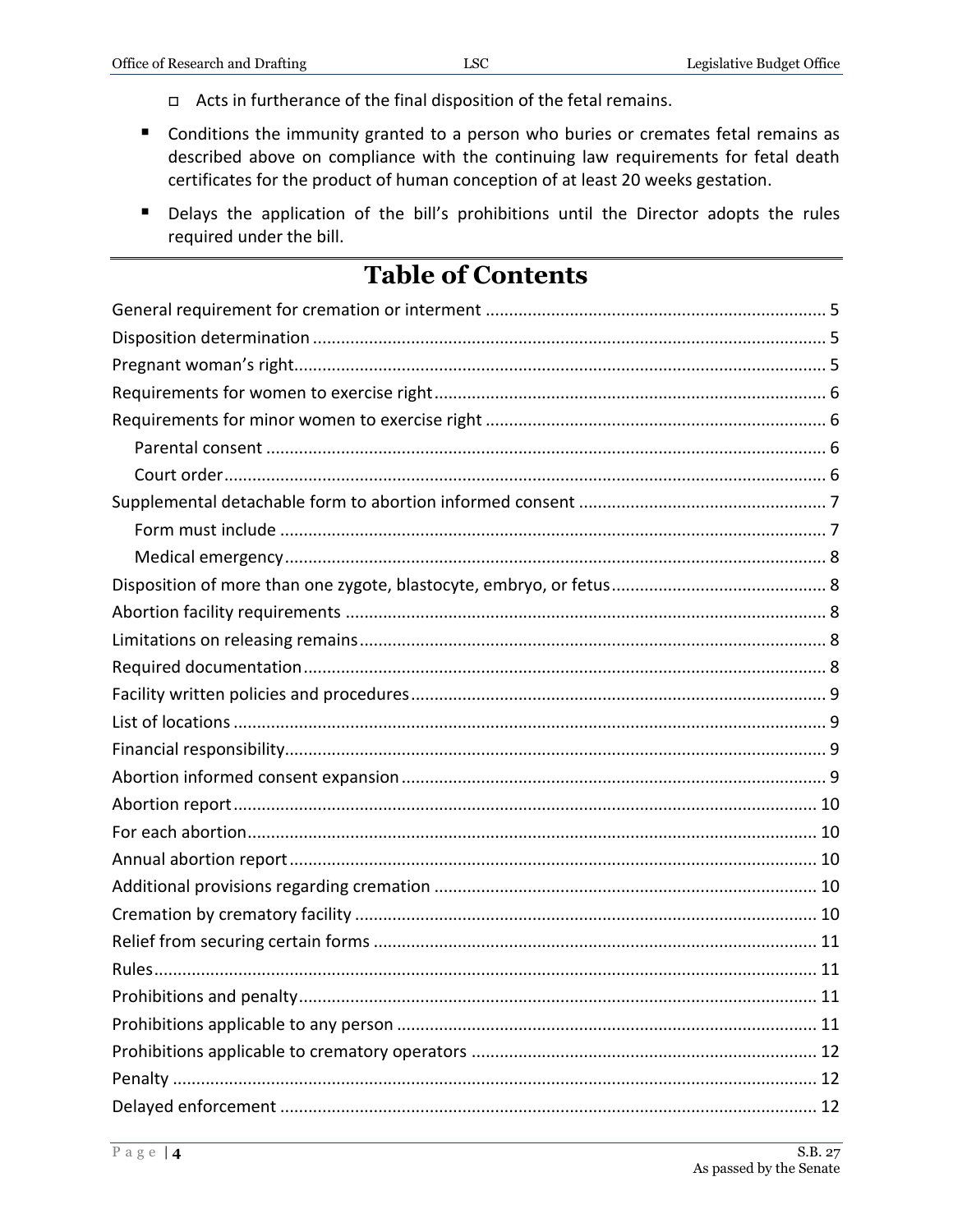## **Detailed Analysis**

## <span id="page-4-0"></span>**General requirement for cremation or interment**

The bill requires that the final disposition of fetal remains from a surgical abortion at an abortion facility be by cremation or interment. $1$ 

The bill defines "fetal remains" as the product of human conception that has been aborted. If a woman is carrying more than one zygote, blastocyte, embryo, or fetus, such as in the incidence of twins or triplets, each zygote, blastocyte, embryo, or fetus, or any of its parts that is aborted, is a separate product of human conception that has been aborted. Under continuing law unchanged by the bill, "abortion" means the purposeful termination of a human pregnancy by any person, including the pregnant woman herself, with an intention other than to produce a live birth or to remove a dead fetus or embrvo. $2$ 

The bill defines "abortion facility" as a facility in which abortions are induced or performed that is an ambulatory surgical facility or any other facility in which abortion is legally provided.<sup>3</sup> Ambulatory surgical facilities are those that provide outpatient surgery or anesthesia, both of which (1) function separately from a hospital's inpatient surgical services and from private physician, podiatrist, and dentist offices, and (2) are in a building distinct from another that provides inpatient care.<sup>4</sup> "Interment" means the burial or entombment of fetal remains.<sup>5</sup> "Cremation" means the technical process of using heat and flame to reduce human or animal remains to bone fragments or ashes or any combination thereof. "Cremation" includes processing and may include the pulverization of bone fragments. $6$ 

## <span id="page-4-1"></span>**Disposition determination**

### <span id="page-4-2"></span>**Pregnant woman's right**

The bill grants a pregnant woman who has a surgical abortion the right to determine the following, regarding the fetal remains:

- 1. Whether the final disposition shall be by cremation or interment; and
- 2. The final location for the final disposition.

 $<sup>1</sup>$  R.C. 3726.02.</sup>

 $2^2$  R.C. 3726.01(C); R.C. 2919.11, not in the bill.

 $3$  R.C. 3726.01(A).

 $^4$  R.C. 3702.30, not in the bill.

 $5$  R.C. 3726.01(D).

 $^6$  R.C. 3726.01(B); R.C. 4717.01, not in the bill.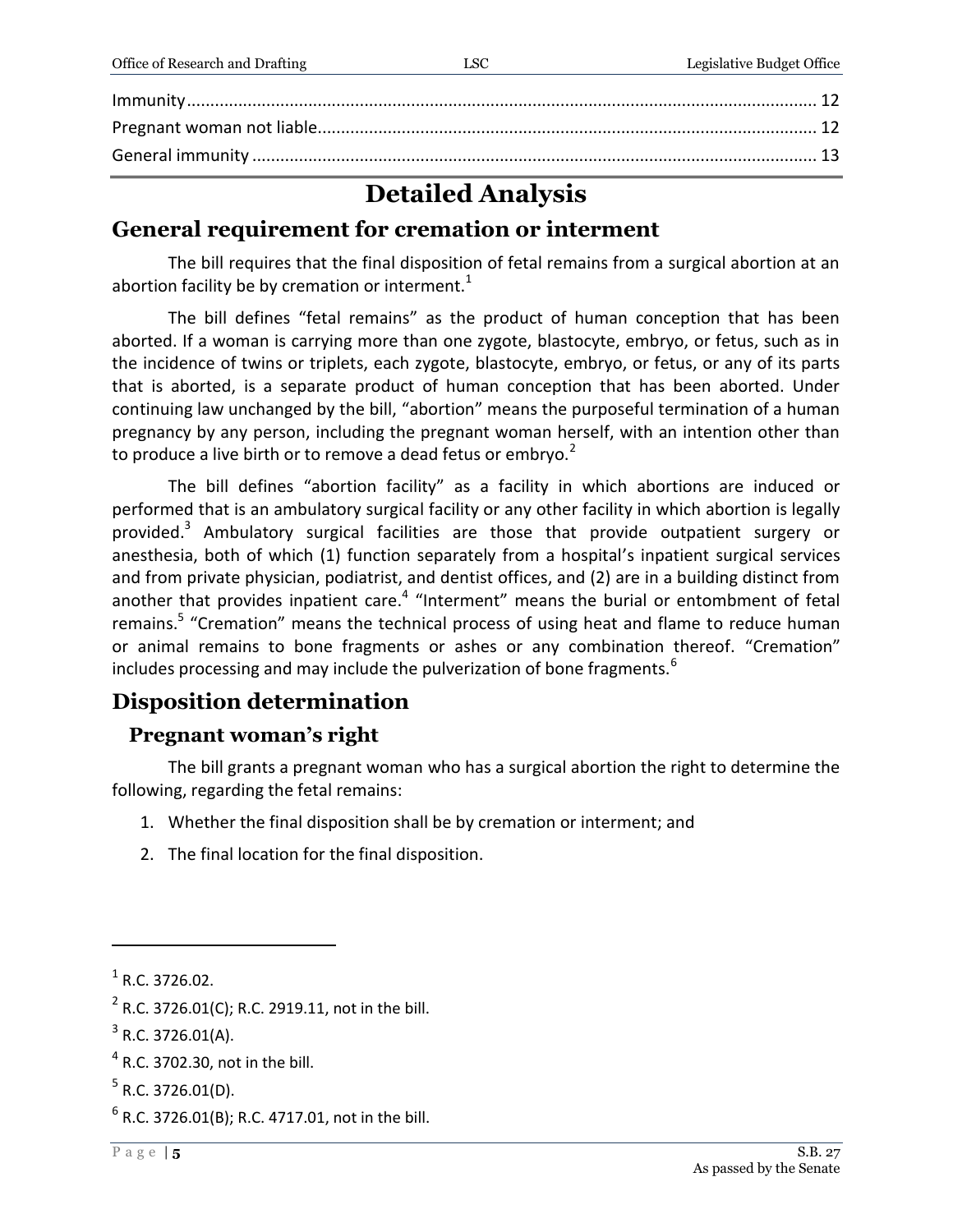The bill requires that a pregnant woman who has a surgical abortion be provided with a notification form informing the pregnant woman of the right to determine the final disposition of fetal remains and the available methods and locations for such disposition.<sup>7</sup>

#### <span id="page-5-0"></span>**Requirements for women to exercise right**

To exercise the final disposition right, a pregnant woman must express the determination in writing, using a form prescribed by the Director of Health (see "**Supplemental detachable form to abortion informed consent**," below).

If the woman does not desire to exercise the final disposition right, the bill requires the abortion facility to determine whether final disposition will be by cremation or interment.<sup>8</sup>

#### <span id="page-5-1"></span>**Requirements for minor women to exercise right**

Under the bill, a pregnant woman who is under 18, unmarried, and unemancipated may exercise the final disposition right by using the detachable supplemental form to the abortion informed consent form (see "**Supplemental detachable form to abortion informed consent**," below), if she also obtains parental consent or a court has issued an order authorizing the abortion without parental consent.

#### **Parental consent**

<span id="page-5-2"></span>The bill requires that the parental consent must be made in writing using a form prescribed by the Director of Health. The bill permits parental consent to be made by one of the woman's parents, guardian, or custodian.<sup>9</sup>

#### **Court order**

<span id="page-5-3"></span>The bill also provides that parental consent to a final disposition is not required if the abortion was authorized by a court without parental consent.<sup>10</sup> Under continuing law unchanged by the bill, a pregnant woman who is under 18, unmarried, and unemancipated generally needs consent of a parent, guardian, or custodian for her abortion. But, the minor may seek a court order authorizing the minor to consent, or the court to consent on behalf of the minor, to the abortion. Under continuing law there are two court processes for a minor to use to obtain an abortion without parental consent, with some confusion as to which one applies.<sup>11</sup> The bill addresses the confusion by permitting consent under either one.

 $<sup>7</sup>$  R.C. 3726.03.</sup>

 $8$  R.C. 3726.04(A)(2).

 $^{9}$  R.C. 3726.04(B)(1) and 3726.14(B).

 $^{10}$  R.C. 3726.04(B)(2).

<sup>&</sup>lt;sup>11</sup> R.C. 2151.85(A), 2919.12, 2919.121(C), and 2919.122, not in the bill. Ohio law states that if the operation of R.C. 2919.121, one of the statutes providing for parental and judicial consent, is enjoined, then R.C. 2919.12(B), the other statute that provides for parental consent and refers to another judicial consent statute under R.C. 2151.85, applies in its place (R.C. 2919.122). A single provision of R.C 2919.121 was held unconstitutional. But, the court found that the unconstitutional provision was severable from the rest of the statute (see *Cincinnati Woman's Services v. Taft*, 468 F.3d 361).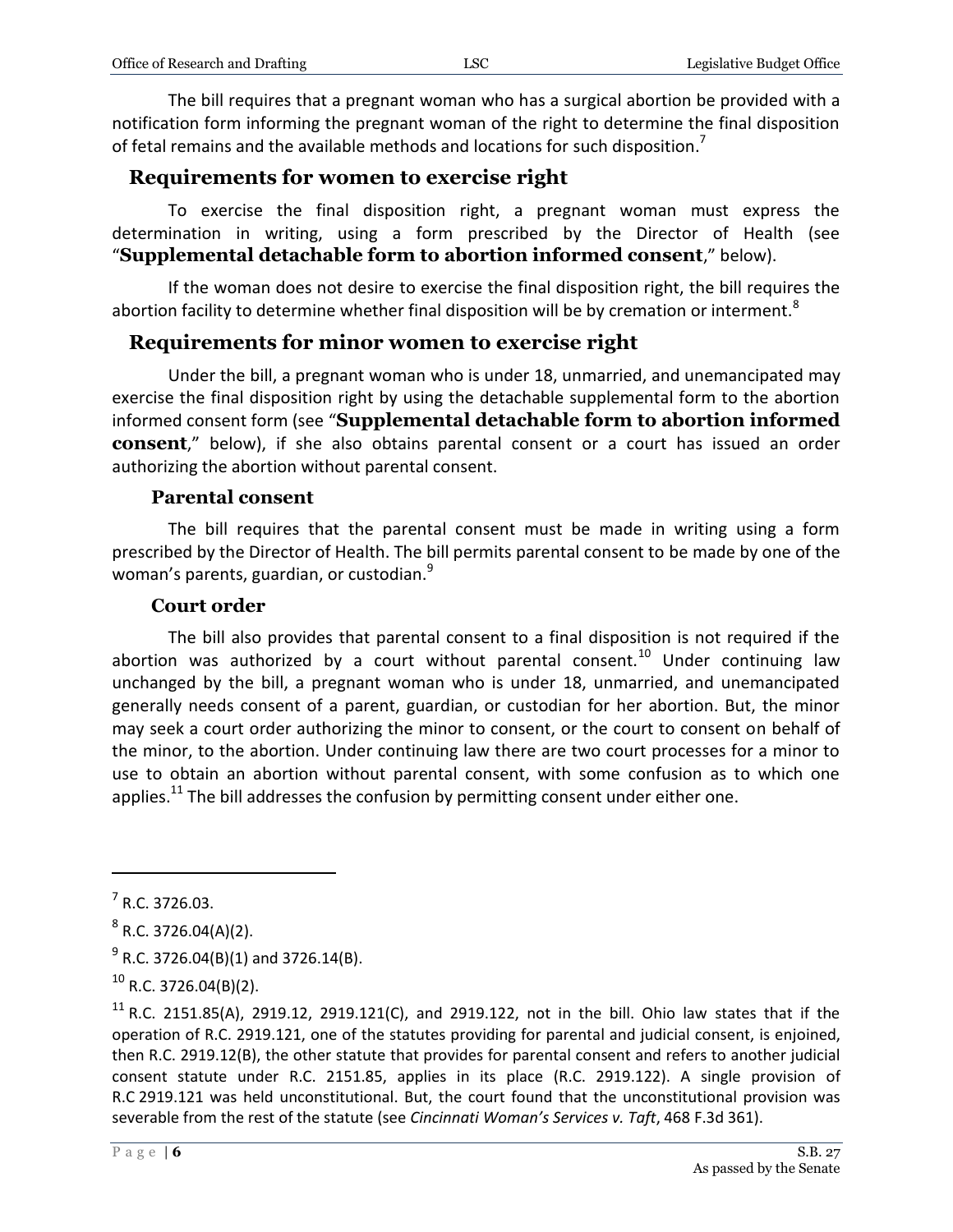Under one judicial process, if one or both of the following applies to the minor, a juvenile court may authorize the minor to consent to the abortion:

- 1. She is sufficiently mature and well enough informed to intelligently decide whether to have an abortion without the notification of her parents, guardian, or custodian;
- 2. That one or both of her parents, her guardian, or her custodian was engaged in a pattern of physical, sexual, or emotional abuse against her, or that the notification of her parents, guardian, or custodian otherwise is not in her best interest.<sup>12</sup>

Under the other judicial process, if one or both of the following applies to the minor, a juvenile court may do one of the following:

- 1. Permit the minor to consent to the abortion if the court finds she is sufficiently mature and well enough informed to decide intelligently whether to have an abortion;
- 2. Give its consent to the abortion if it is in her best interests.<sup>13</sup>

#### <span id="page-6-0"></span>**Supplemental detachable form to abortion informed consent**

The bill appends the final disposition determination to the abortion informed consent requirements under current law. Under continuing law unchanged by the bill, a woman must sign a form consenting to the abortion and certifying that she received certain information and materials and that she consents to the particular abortion voluntarily, knowingly, intelligently, and without coercion. The bill adds that she must, if the abortion is to be performed or induced surgically, also certify, the following:  $14$ 

- That she has been provided with the notification form informing her of the right to determine the final disposition of fetal remains and the available methods and locations for such disposition; and
- That, if she desires to exercise her right to make a final disposition, she has completed the final disposition determination using a supplemental detachable form.

#### **Form must include**

<span id="page-6-1"></span>The bill requires the Director of Health to prescribe the detachable supplemental form to meet the following requirements:

- Indicates whether the pregnant woman indicated a preference for the method of disposition of the fetal remains and the preferred method selected;
- Indicates whether the pregnant woman indicated a preference for the location of disposition of the fetal remains;
- **Provides for the signature of the physician who is to perform or induce the abortion;**

 $12$  R.C. 2151.85(C) and 2919.12, neither in the bill.

<sup>&</sup>lt;sup>13</sup> R.C. 2919.121(C)(3), not in the bill.

<sup>&</sup>lt;sup>14</sup> R.C. 2317.56(B)(4)(c) and (d).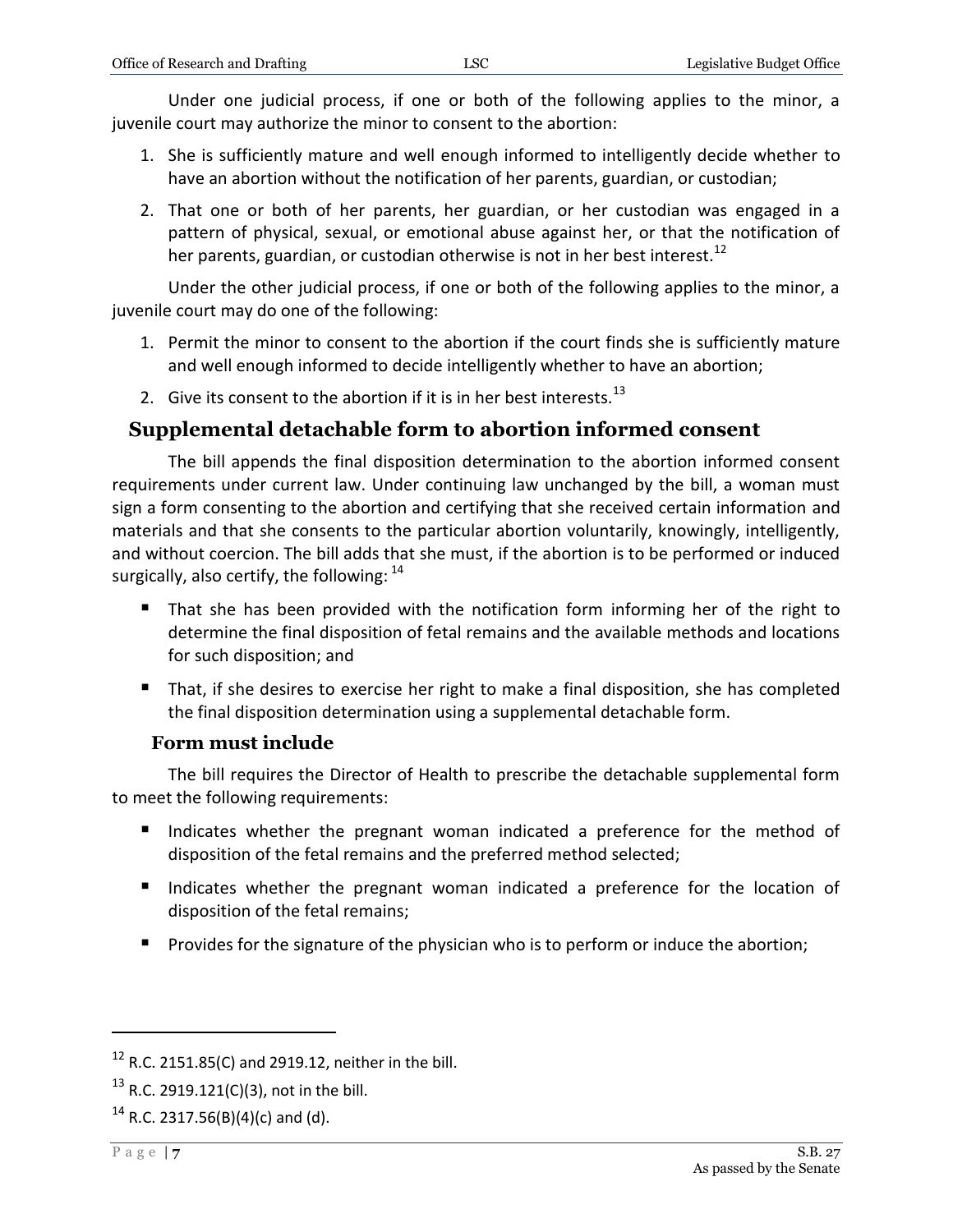**Provides for a medical identification number for the pregnant woman but does not** provide for the pregnant woman's printed name or signature.<sup>15</sup>

#### **Medical emergency**

<span id="page-7-0"></span>The bill also requires the Director to prescribe procedures for when a medical emergency or medical necessity prevents the pregnant woman from completing the detachable supplemental form. The procedures must provide for completion of the form a reasonable time after the medical emergency or medical necessity has ended.<sup>16</sup>

#### <span id="page-7-1"></span>**Disposition of more than one zygote, blastocyte, embryo, or fetus**

The bill requires a pregnant woman carrying more than one zygote, blastocyte, embryo, or fetus, who desires to exercise her right to determine disposition of the remains, to complete a detachable supplemental form to the abortion informed consent form for each zygote, blastocyte, embryo, and fetus that will be aborted. If parental consent to the determination is required (as described above), the pregnant woman obtaining the consent must use one consent for each zygote, blastocyte, embryo, and fetus.<sup>17</sup> A disposition determination form that covers more than one zygote, blastocyte, embryo, or fetus is invalid.<sup>18</sup>

## <span id="page-7-2"></span>**Abortion facility requirements**

#### <span id="page-7-3"></span>**Limitations on releasing remains**

Under the bill, an abortion facility is prohibited from releasing the fetal remains from a surgical abortion, or arranging for their cremation or interment, until it obtains a final disposition determination and, if applicable, parental consent.<sup>19</sup>

#### <span id="page-7-4"></span>**Required documentation**

The bill requires an abortion facility to document in the pregnant woman's medical record the final disposition determination made, and if applicable, the parental consent for the disposition determination.<sup>20</sup> A facility also must maintain evidentiary documentation demonstrating the date and method of the disposition of all fetal remains from surgical abortions performed or induced in the facility.<sup>21</sup>

 $17$  R.C. 3726.041.

- $^{18}$  R.C. 3726.042.
- <sup>19</sup> R.C. 3726.05.
- $^{20}$  R.C. 3726.10.
- $^{21}$  R.C. 3726.11.

 $15$  R.C. 3726.14(C)(1).

 $16$  R.C. 3726.14(C)(2).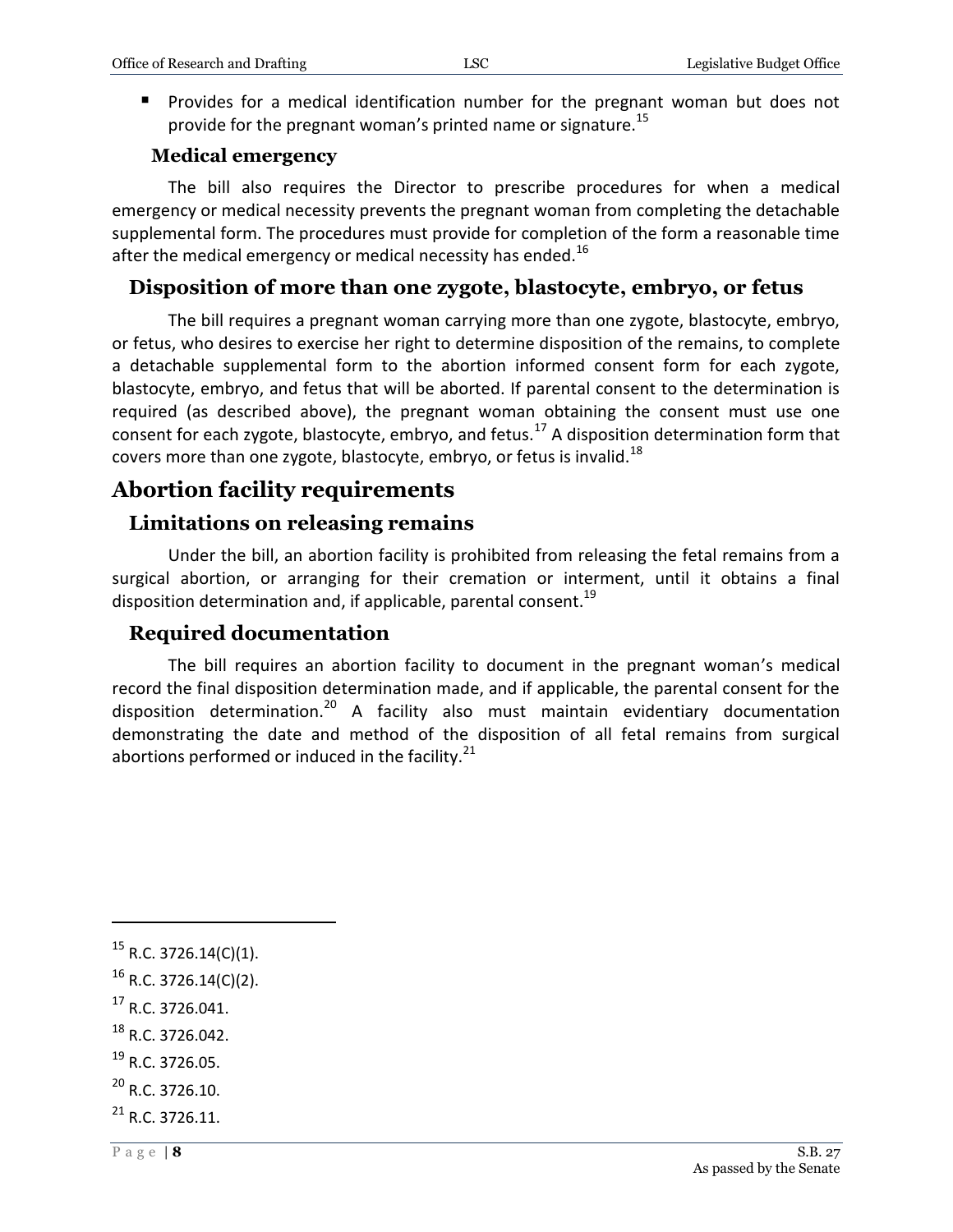#### <span id="page-8-0"></span>**Facility written policies and procedures**

The bill requires an abortion facility to have written policies and procedures for cremation or interment of fetal remains from surgical abortions performed or induced in its facility.<sup>22</sup>

#### <span id="page-8-1"></span>**List of locations**

An abortion facility must also develop and maintain a written list of locations at which it provides or arranges for the final disposition of fetal remains from surgical abortions.<sup>23</sup>

#### <span id="page-8-2"></span>**Financial responsibility**

Under the bill, an abortion facility must pay for the cremation or interment of fetal remains from a surgical abortion performed at that facility. However, if the disposition determination identifies a location for final disposition other than one provided by the abortion facility, the pregnant woman is responsible for the costs related to the final disposition of the fetal remains at her chosen location.<sup>24</sup>

## <span id="page-8-3"></span>**Abortion informed consent expansion**

The bill makes the following changes to the law governing abortion informed consent:

- Requires a physician, 24 hours before abortion inducement or performance, to meet with the pregnant woman and to also inform her of the probable gestational age of the zygote or blastocyte to be aborted. Current law only requires that information to be provided about an embryo or fetus. The probable gestational age is the age at the time of the meeting, in the judgment of the physician, with reasonable probability.<sup>25</sup>
- Requires the physician performing or inducing the abortion, 24 hours before the abortion, to meet with the pregnant woman to inform her that the family planning and gestational development material given to her at the meeting also describes the zygote or blastocyte. Current law only requires that information to be provided about an embryo or fetus.<sup>26</sup>
- Requires the abortion informed consent form, including the detachable supplemental form to the abortion informed consent form, to be completed for each zygote, blastocyte, embryo, or fetus to be aborted and requires the pregnant woman to sign each one.<sup>27</sup>

<sup>22</sup> R.C. 3726.12.

 $^{23}$  R.C. 3726.13.

<sup>&</sup>lt;sup>24</sup> R.C. 3726.09.

<sup>&</sup>lt;sup>25</sup> R.C. 2317.56(A)(3) and (B)(1)(b).

 $^{26}$  R.C. 2317.56(B)(2)(c).

 $27$  R.C. 2317.56(B)(4)(c).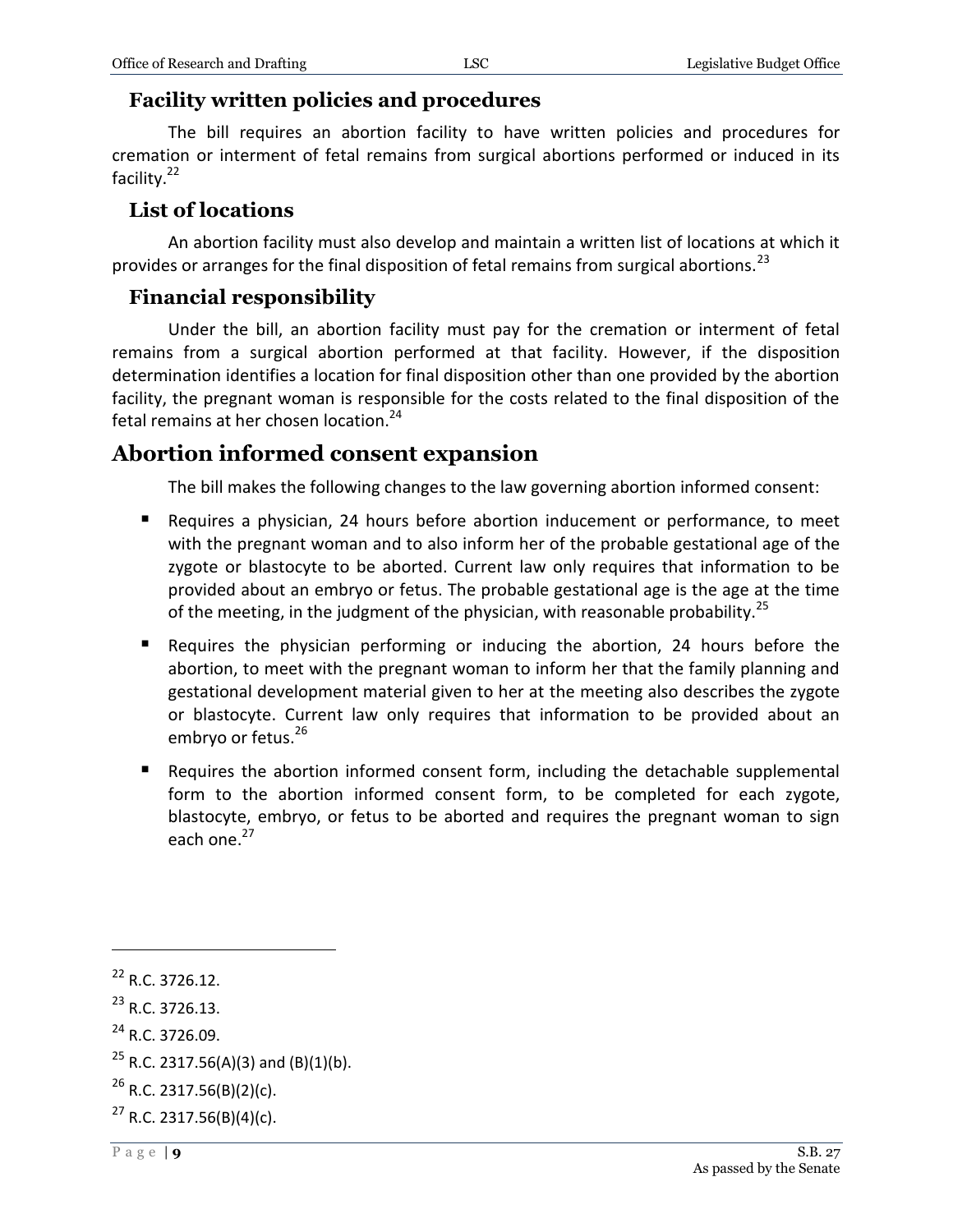## <span id="page-9-0"></span>**Abortion report**

#### <span id="page-9-1"></span>**For each abortion**

The bill requires the attending physician for a surgical abortion, when completing an "abortion report" under current law, to also include the method of final disposition of the fetal remains. Additionally, the bill amends the report requirements to specify gestational stages. For example, a physician must report the number of zygotes, blastocytes, embryos, or fetuses a woman has previously aborted, rather than current law of simply the number of abortions. Under continuing law, this report must be completed for each abortion the physician performs. The report must be confidential and not contain the woman's name. $^{28}$ 

#### <span id="page-9-2"></span>**Annual abortion report**

Not later than October 1 of each year, the Department must issue an annual report of the abortion data reported for the previous calendar year. The bill requires that the annual report include the total number of zygotes, blastocytes, embryos, or fetuses that were aborted, rather than the current law requirement of simply the total number of abortions. The bill also requires, regarding the continuing law requirement of sorting information in the report regarding the number of abortions performed, that the information be sorted by the number of zygotes, blastocytes, embryos, or fetuses previously aborted by the woman on whom the abortion was performed (instead of the current law requirement that the sorting be of the number of abortions performed on the woman).<sup>29</sup>

## <span id="page-9-3"></span>**Additional provisions regarding cremation**

### <span id="page-9-4"></span>**Cremation by crematory facility**

The bill requires that the cremation of fetal remains from a surgical abortion at an abortion facility must be performed in a crematory facility, in compliance with R.C. Chapter 4717.<sup>30</sup>

R.C. Chapter 4717 contains the professional regulations for crematory facilities. A "crematory facility" is defined as the physical location at which a cremation chamber is located and the cremation process takes place. "Crematory facility" does not include an infectious waste incineration facility for which a license is held under Ohio law governing Hazardous and Solid Wastes, or a solid waste incineration facility for which a license is held under that law and is also authorized to treat infectious wastes, in connection with the incineration of body parts other than dead human bodies that were donated to science for purposes of medical education or research.<sup>31</sup>

 $^{28}$  R.C. 3701.79(C).

 $^{29}$  R.C. 3701.79(I)(1).

 $30$  R.C. 3726.02(B).

 $31$  R.C. 3726.02(C); R.C. 4717.01(K), not in the bill.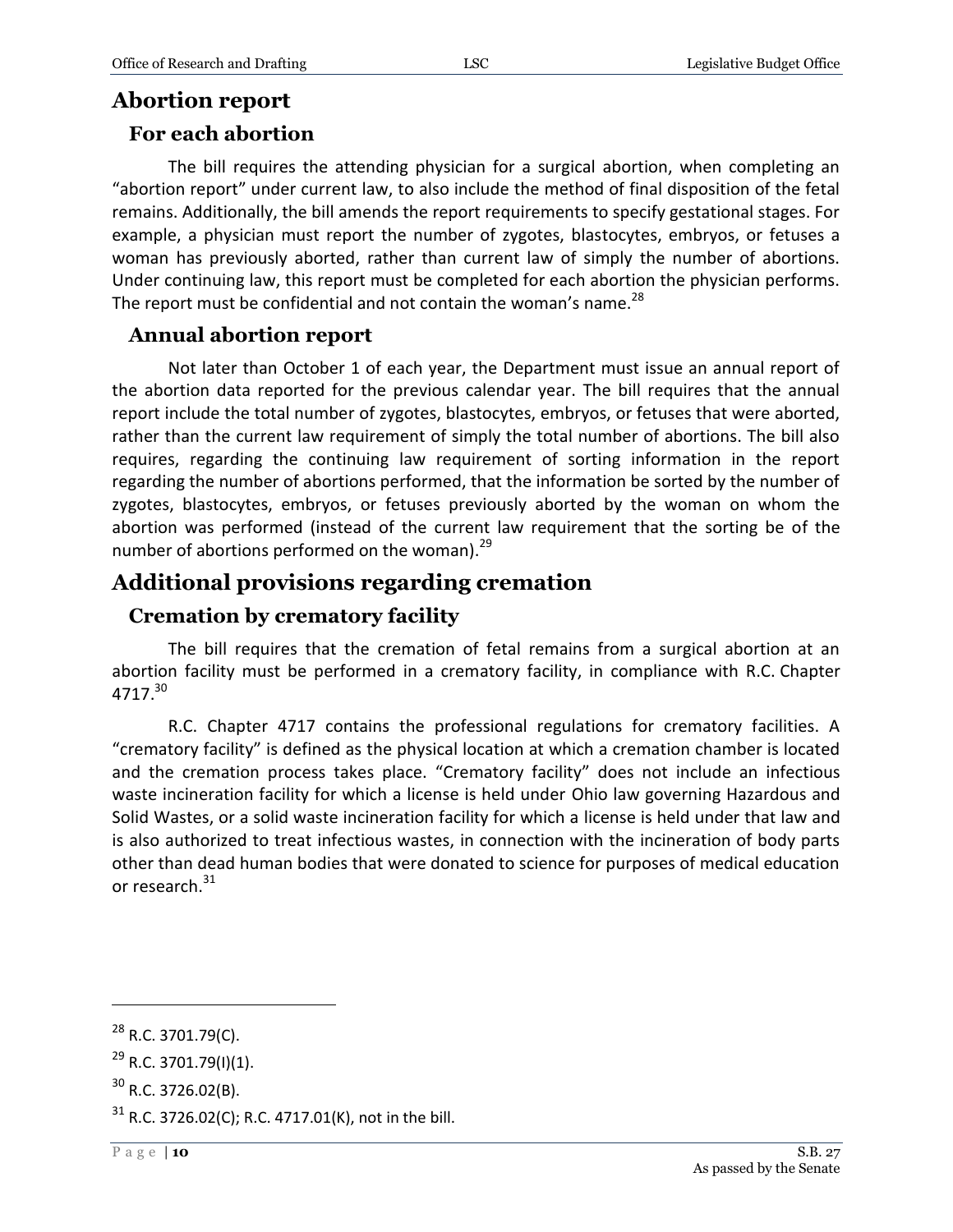#### <span id="page-10-0"></span>**Relief from securing certain forms**

The bill provides that a crematory operator that cremates fetal remains for an abortion facility is not required to secure a death certificate, burial or burial-transit permit, or a cremation authorization form to cremate fetal remains.<sup>32</sup>

#### <span id="page-10-1"></span>**Rules**

The bill requires the Director of Health, in accordance with the Administrative Procedure Act (R.C. Chapter 119), to adopt certain rules necessary to carry out the bill's fetal remains disposition provisions, not later than 90 days after the bill's effective date. Specifically, the Director must adopt rules that prescribe the following:<sup>33</sup>

- **The notification form informing pregnant women who seek surgical abortions of the** following:
	- $\Box$  The right to determine final disposition of fetal remains;
	- $\Box$  The available options for locations and methods for the disposition of fetal remains.
- The parental consent form;
- The detachable supplemental form to the abortion informed consent form;
- **Procedures for subsequent completion of the detachable supplemental form in cases of** medical emergency or necessity.

Under current law, the Director must adopt rules relating to abortions and the humane disposition of the product of human conception. The bill requires these rules to be consistent with the bill's requirements for cremation and interment.<sup>34</sup>

## <span id="page-10-2"></span>**Prohibitions and penalty**

#### <span id="page-10-3"></span>**Prohibitions applicable to any person**

The bill prohibits any person from failing to comply with the following provisions:  $35$ 

- The requirement that final disposition of fetal remains from a surgical abortion must be by cremation or interment;
- The requirement that cremation of fetal remains must be in a crematory facility, in compliance with R.C. Chapter 4717 (including compliance with the prohibitions applicable to crematory operators discussed below);
- The limitation that an abortion facility may not release fetal remains, or arrange for their cremation or interment, until it obtains a final disposition determination made, and if applicable, the parental consent.

 $32$  R.C. 4717.271(B) and 3726.15.

<sup>33</sup> R.C. 3726.14.

<sup>34</sup> R.C. 3701.341.

 $35$  R.C. 3726.99(A).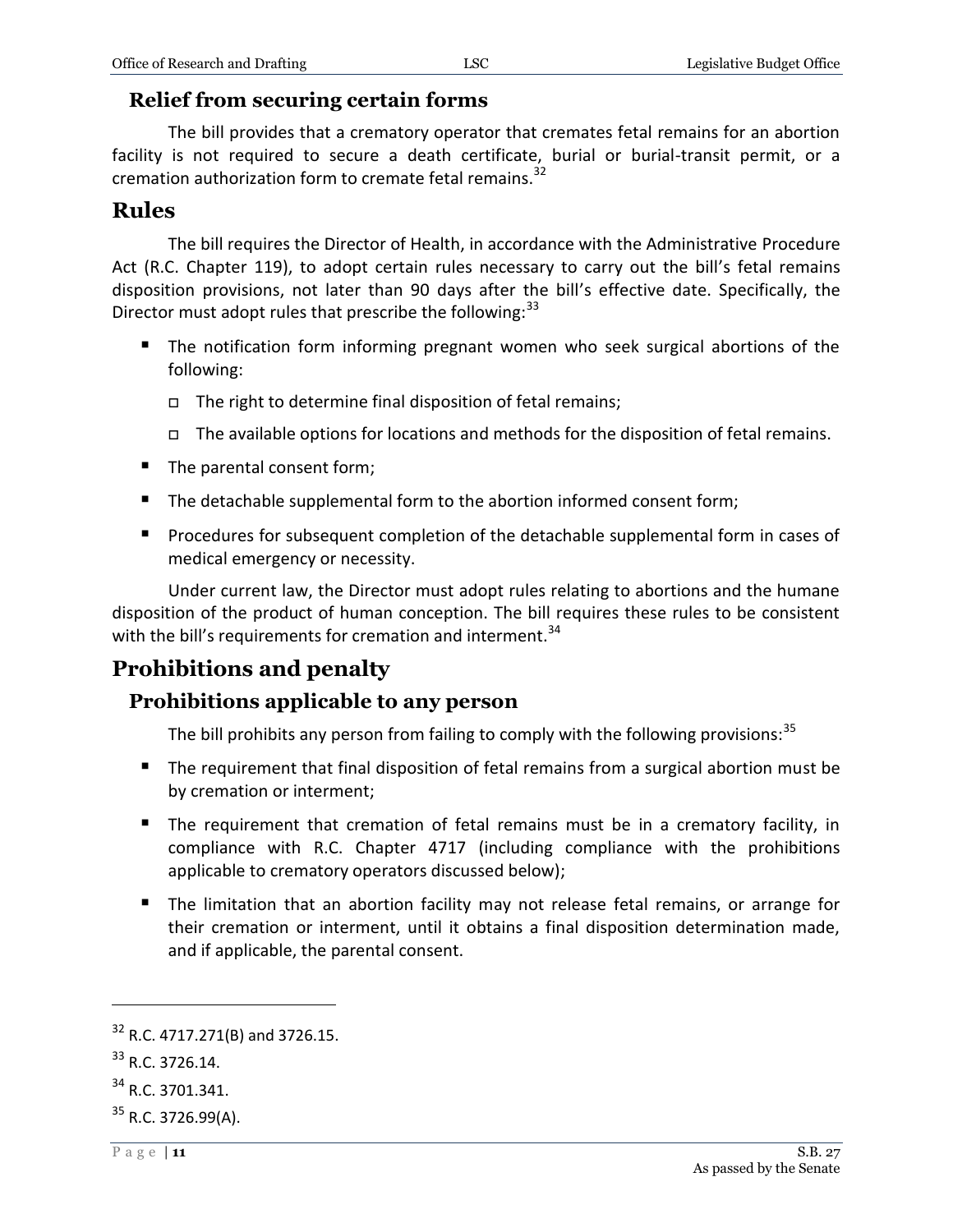- The requirement that an abortion facility must document in the pregnant woman's medical record the final disposition determination made, and if applicable, the parental consent made.
- The requirement that an abortion facility must maintain evidentiary documentation demonstrating the date and method of the disposition of all fetal remains.

## <span id="page-11-0"></span>**Prohibitions applicable to crematory operators**

The bill prohibits a crematory operator that cremates fetal remains (for an abortion facility regulated by the bill) from disposing, arranging for disposal, or arranging for the transfer for disposal of the cremated fetal remains if the disposal is by means other than:

- **Placing them in a grave, crypt, or niche;**
- Scattering them in any dignified manner, including a memorial garden, at sea, by air, or at a cemetery scattering ground; or
- Any other lawful manner.  $36$

The bill also prohibits such a crematory operator from cremating those remains without receiving a copy of a properly executed supplemental detachable form to abortion informed consent (see **"Supplemental detachable form to abortion informed consent**,**"** above). $37$ 

#### <span id="page-11-1"></span>**Penalty**

Whoever knowingly violates any of the above prohibitions is guilty of failure to dispose of fetal remains humanely, a misdemeanor of the first degree.<sup>38</sup>

## <span id="page-11-2"></span>**Delayed enforcement**

The bill provides that the prohibitions described under "**Prohibitions and penalty**" will not apply until the Director adopts the rules required under the bill.<sup>39</sup>

## <span id="page-11-3"></span>**Immunity**

### <span id="page-11-4"></span>**Pregnant woman not liable**

The bill provides that a pregnant woman is not guilty of committing, attempting to commit, complicity in the commission of, or conspiracy in the commission of a violation of the bill's prohibition under "**Prohibitions and penalty**" (above), if she has a surgical abortion and the fetal remains are not disposed of in compliance with the bill's provisions for fetal remains disposition.<sup>40</sup>

 $36$  R.C. 3726.02(B) and 4717.271(A)(2) to (4).

 $37$  R.C. 3726.02(B) and 4717.271(A)(1).

 $38$  R.C. 3726.99(B).

<sup>&</sup>lt;sup>39</sup> Section 3.

 $^{40}$  R.C. 3726.95.